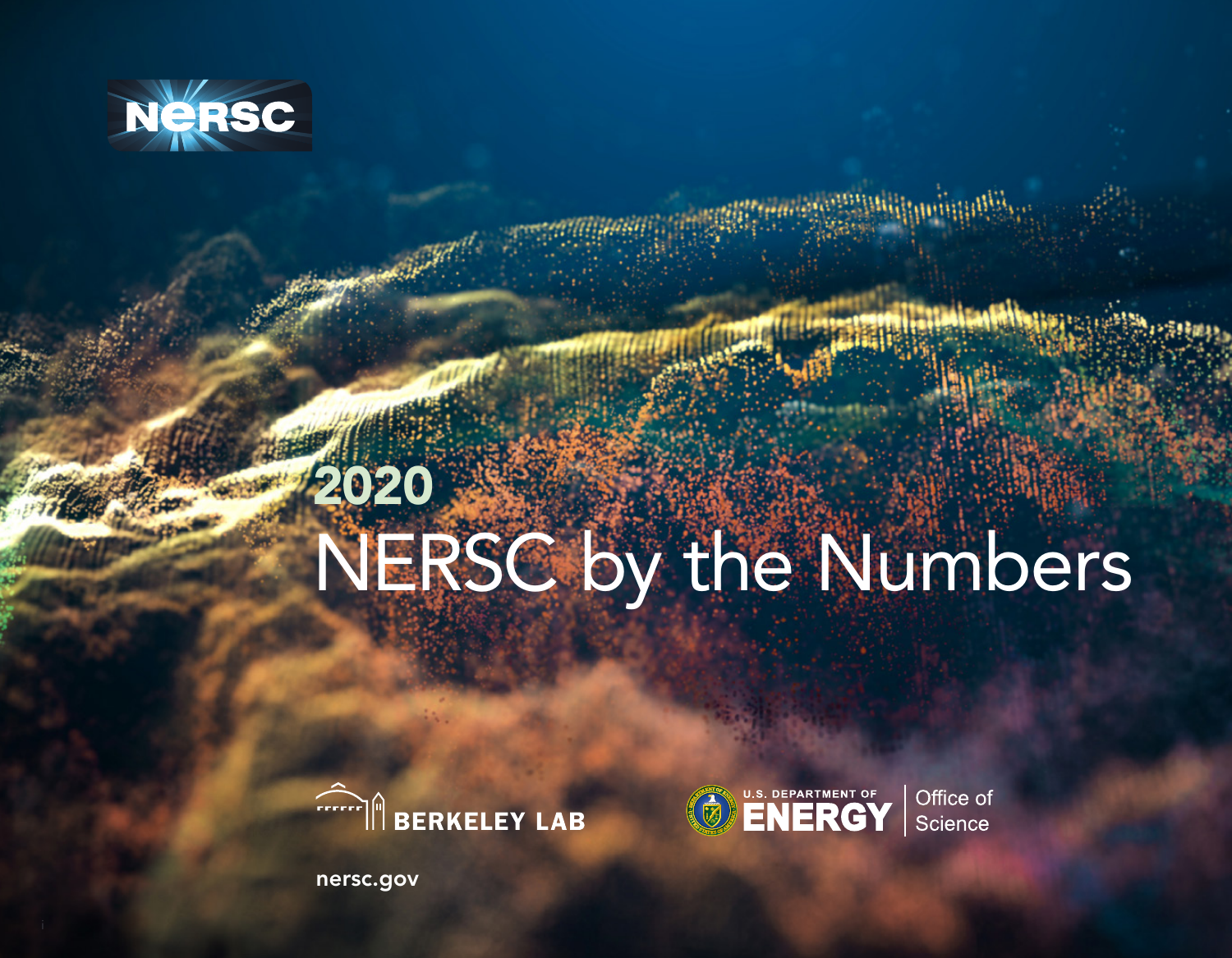#### 2020 NERSC USERS ACROSS US AND WORLD

50 States + Washington D.C.

46 Countries





NERSC ANNUAL REPORT 2019





30% DOE Labs



5% Other Government Labs



2% Industry



1% Small Businesses

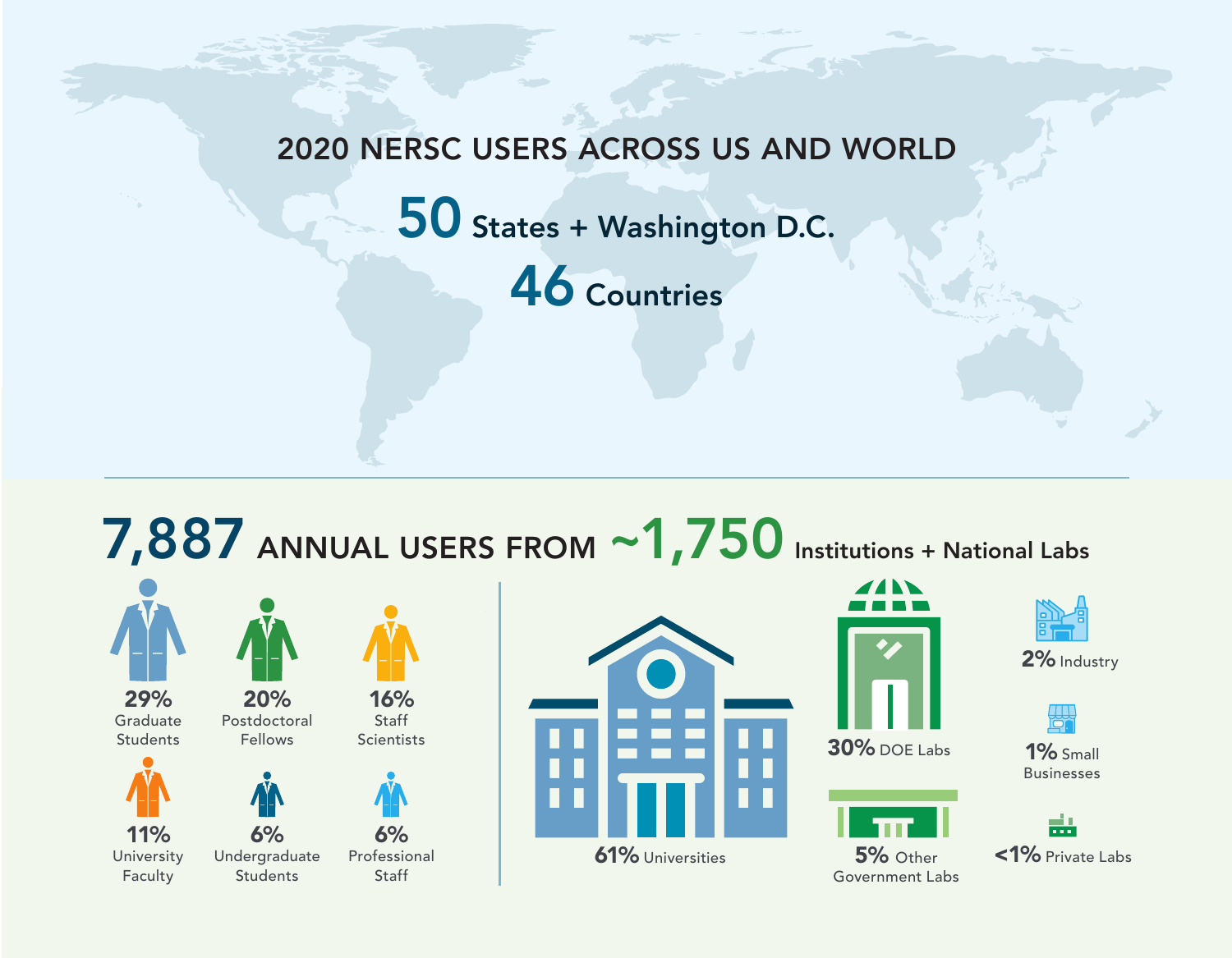# **9 BILLION** CORE HOURS USED IN 2020









#### 2020 DOE Office of Science Program Usage Breakdown